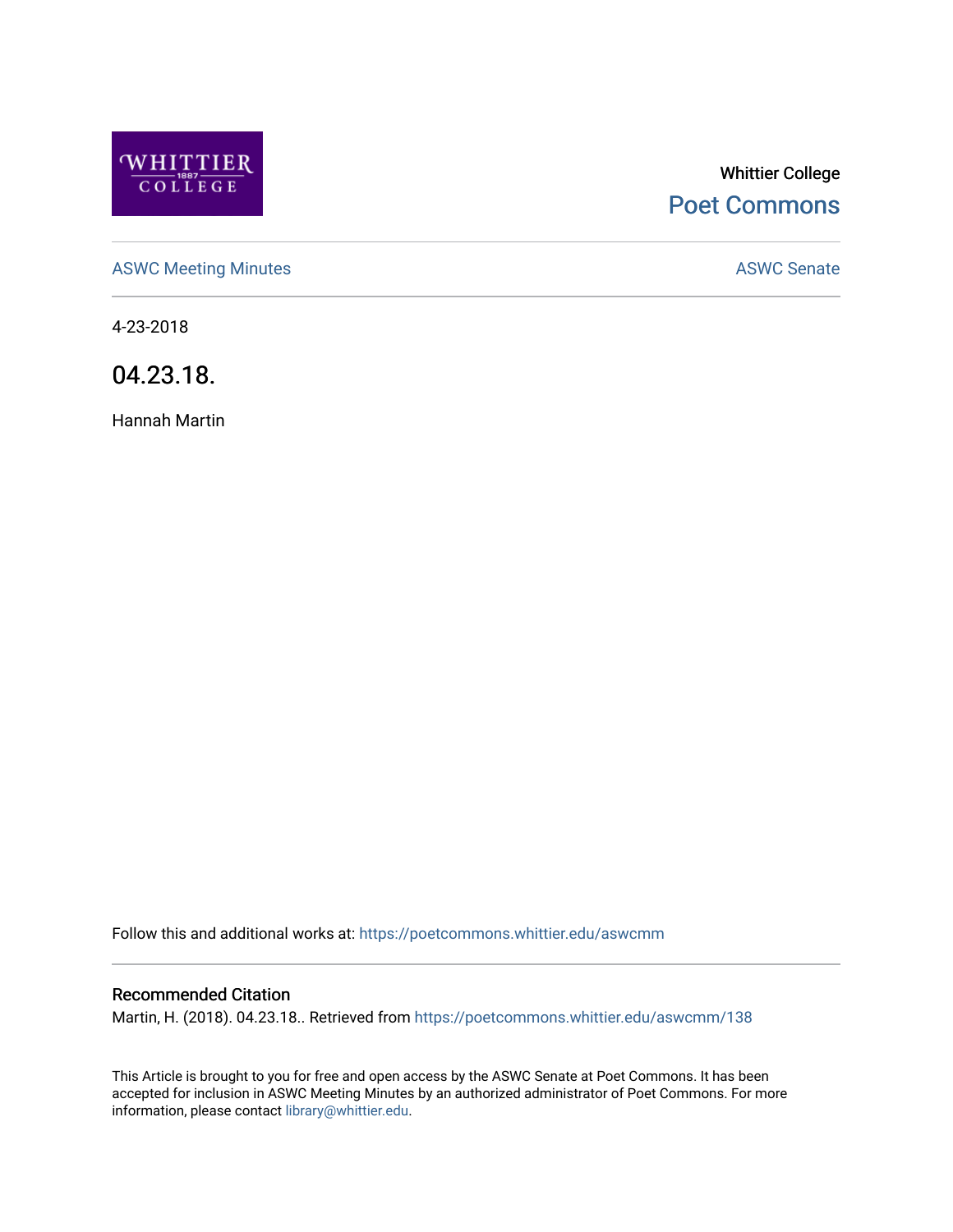

# **Meeting Minutes for Monday, April 23rd 2018**

- **I. Meeting is called to order at 7:08 PM**
- **II. Moment of Silence/Inspirational quote read by Sen. Bang-Guerin**

#### **III. Mission Statement**

**a.** The ASWC Senate, as the governing body of the Associated Students of Whittier College, is dedicated to the betterment of the college as an institution and as a member of the broader community. The Senate shall assist on-campus clubs and organizations in creating, promoting and implementing dynamic programs and events that involve students and add value to their educational experience. This body will act as an open forum for students to voice their opinions and desires, always keeping the best interests of the ASWC in mind. In all its actions, the Senate will serve the students first with integrity, dedication, responsibility and humility.

#### **Read by Sen. Segura**

# **IV. Roll Call-President Scurr**

- **a. Present:** President Scurr, Treasurer Conlon, Director Zonni, Dir. Joachim, Rep. Bertelsen, Sen. Barrientos, Sen. Grossman, Sen. Gonzalez, Sen. Segura, Sen. Hills, Sen. Olague, Sen. Johnson, Sen. Lira, Sen. Bang-Guerin
- **b. Absent excused:** VP Monreal, Secretary Martin, Sen. Delgado, Sen. Lowinger, Sen. Reeder, Sen. Merino, Sen. Trout
- **c. Unexcused:**

# **V. Minutes Amendment/Approval**

- **a. Approved by Sen. Segura**
- **b. Seconded by Sen. Bang-Guerin**

# **VI. Public Voice**

# **VII. President's Message- President Scurr**

- **a.** Aloha, everyone! Last couple of meetings here we come! Congratulations to the elected members of next year's ASWC Senate table! We look forward to the inauguration ceremony next week.
- **b.** In the meantime, let us take care of some last few pieces of business with the utmost care and attention. President Herzberger's farewell event is this Thursday, April 26th from 4:00pm-6:30pm. I will be speaking on behalf of the ASWC about her accomplishments at about 5:15pm.
- **c.** Senators, remember to please fill out the OrgSync form titled "Dear, ASWC Fall 2018"! Thank you! https://orgsync.com/80843/forms/316516
- **d.** On to the rest of the agenda!

# **I. Treasurer's Report- Treasurer Conlon**

- **a.** General Fund Balance: \$1,045.80
- **b.** Operational Account Balance: \$4,544.05
- **c.** Reserve Account Balance: \$5,765.82
- **d.** Allocated thus far: \$76,997.40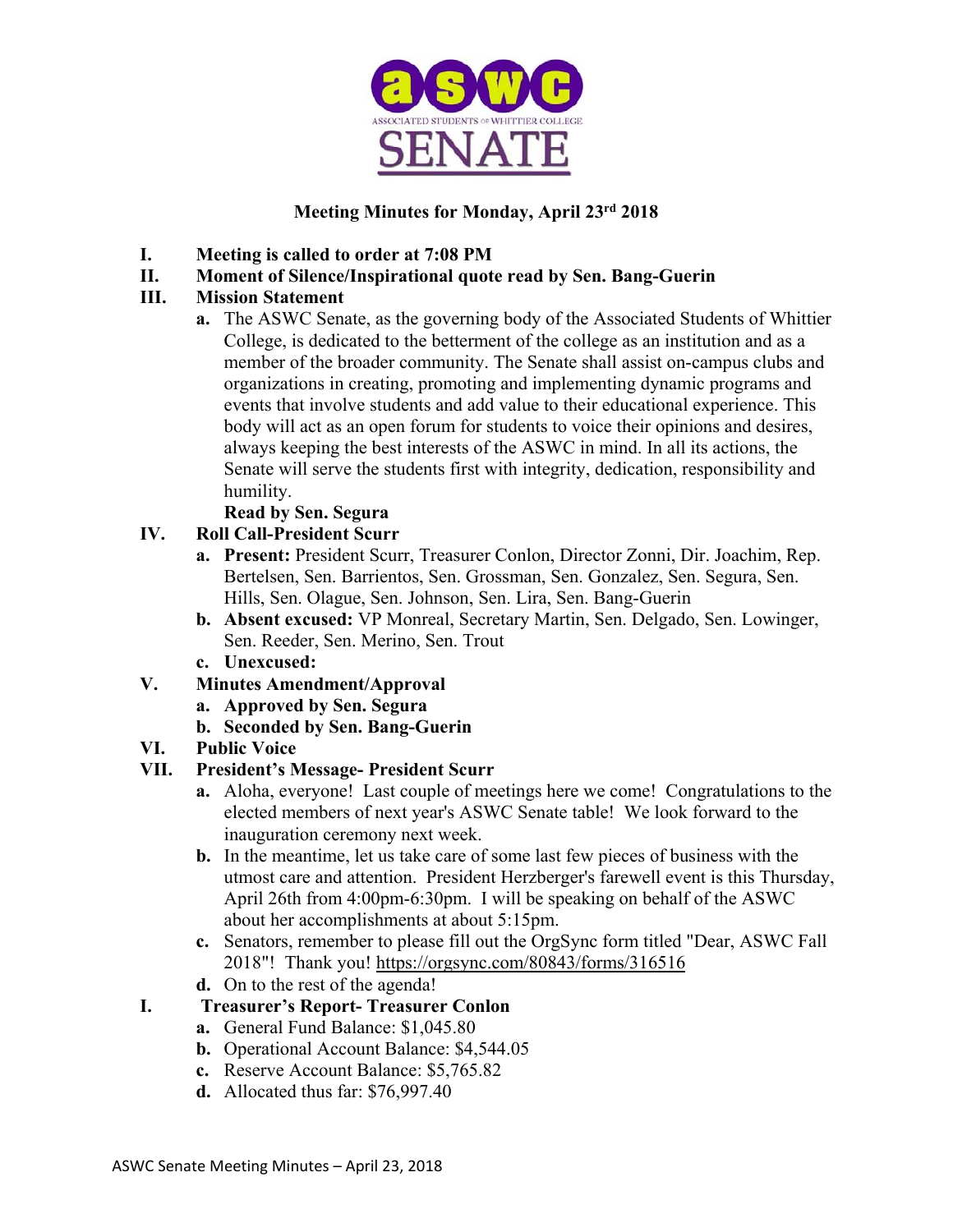- **e.** First readings: \$0.00
- **f.** Daily Calendar Considerations: \$0.00

#### **II. Constituent Reports**

- **a.** Academic Affairs Chair *Sen. Trout* a.N/A
- **b.** First Year Class Council *Sen. Barrientos* a. Nothing to report.
- **c.** Commuter Representative *Sen. Delgado* a. N/A
- **d.** Residential Hall Representative N/A a.N/A
- **e.** Student Body Representative *Sen. Reeder* a. N/A
- **f.** Student Body Representative *Sen. Grossman* a. Nothing to report.
- **g.** Student Body Representative *N/A* a. N/A
- **h.** Student Body Representative *Sen. Lowinger* a. N/A
- **i.** Diversity Council Representative *Sen. Gonzalez*
	- a.Our next general meeting is next Tuesday at 5:30pm. If you are a member of a Diversity Council org, you are invited to participate in Diversity Council Senior Recognition which will be May 6th at 2pm in Villalobos and our keynote speaker will be Professor Delfin. If you are a senior, please RSVP for that on Orgsync by this Friday.
	- b. The next "Spilling the Tea on Diversity Dialogue" will be this Wednesday from 7-8pm in Turner Main Lounge. The dialogue will be on Inclusive Language: Words Have Power.
	- c. The Internal Chair position for Diversity Council is still open and if you are interested, the application for that was sent out in an email last week. You must be a member of a Diversity Council organization to apply. You can contact me at vgonzal5@poets.whittier.edu.
	- d.Our External Chair position election has concluded and Laine Kotoski will be holding this position next year so big congrats to her!
- **j.** Inter-Club Council Representative *Sen. Hills*
	- a. ICC will be meeting this Wednesday
- **k.** Social Justice Coalition Representative *Sen. Segura*
	- a.The Social Justice Coalition's final meeting was held on April 18th. To all the social justice advocates and organizers, your effort is much appreciated.
	- b.Elections for the positions on the e-board of SJC
	- c.4/18-4/22 OrgSync Application to Run Open
	- d.4/23-4/27 Elections Open, closing the  $27<sup>th</sup>$  at 5PM
	- e.Announce by 4/30
	- f. Food Recovery Network will be having a fundraiser at Uptown Frozen Yogurt on April 25th between 12-9:30pm. Food Recovery Network will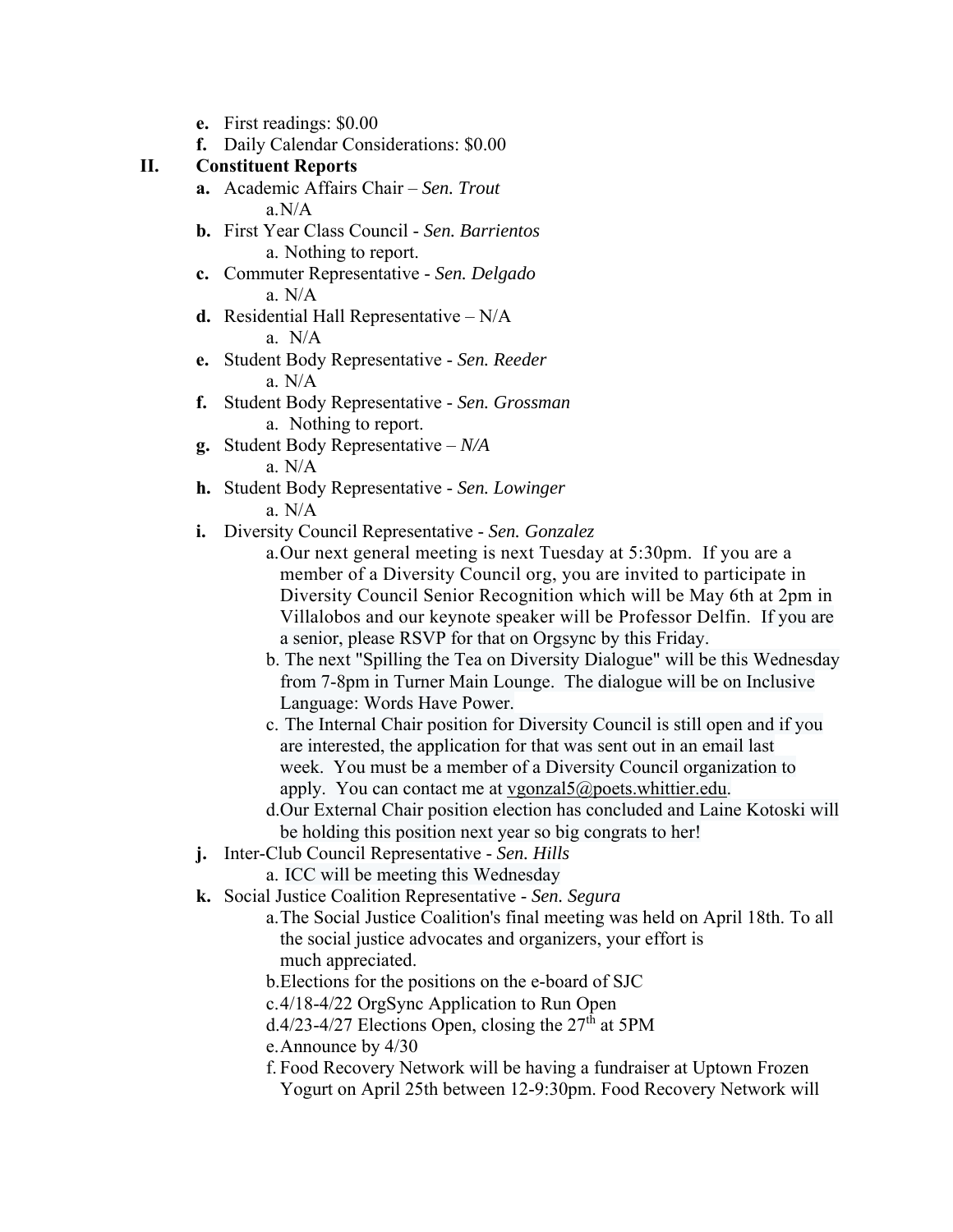not be accepting the money promised for the fundraiser, as Uptown Frozen Yogurt will be closing soon. FRN asks for the college to support the family owned business before they close.

- **a.** Media Council Representative *Sen. Merino* 
	- *i.* N/A
- **b.** Poet Student Athlete Leadership Academy Male Rep- *Sen. Johnson*
	- i. **Men's Baseball** The men's baseball team celebrated their 9 graduating seniors this past weekend with a three game series against CMS! The Poet's won the first two games, 11-4 and 9-2, but fell in the third game 6- 4. They currently sit in 5th place, with only one win separating a tie for 3rd. The team will finish their regular season this upcoming weekend with a series against La Verne and will look to improve their ranking going into the SCIAC tournament. Additionally, Senior first baseman, Matt Macey was named to the d3baseball.com Team of the Week for his performance against Caltech. He was 9 for 11 in the series and had an on-base percentage of 0.857. He had two doubles, a triple and a home run, driving in 8 total runs and scoring 5 himself. Congrats Matt!
	- ii. **Men's Golf** The men's golf team is currently competing in Day 2 of the 3 day SCIAC tournament. They finished 8th at the end of Day 1, but are currently sitting in 6th place after picking up this morning. We will look forward to seeing how they finish!
	- iii. **Men's Track and Field** The track and field team competed in the SCIAC No.3 meet this past weekend at Occidental and finished 2-2 beating Chapman and Cal Lutheran but fell to La Verne and Occidental. Notable performances: Ben White won the 5000m, Hakim Williams won the 110mH, Miguel Redmond won the pole vault and broke his own school record, and Ray Ray Roberson finished 2nd second in the 400m. Congrats Poets!
	- iv. The Whittier College Athletic Department successfully hosted the Special Olympics of Southern California this past weekend with around 12 teams competing in the tournament. Many of our student-athletes and teams came out to volunteer and cheer the teams on!
- **c.** Poet Student Athlete Leadership Academy Female Rep- *Sen. Olague*
	- g.**Women's Golf** will be traveling to Arizona this weekend to participate in the George Fox invitational.
	- h.**Women's Lacrosse** fell to Oxy last Wednesday 20-3. They play tonight at 7pmagainst Beloit.
	- i. **Softball** had two doubleheaders this weekend facing Pomona-Pitzer and Western Connecticut State. They lost both to Pomona but came up with two wins against WCS.
	- j. **Swim** Brooke Geske will be traveling to Indianapolis to participate in the NCAA Championships next week.
	- k.**Women's Tennis** had three games last week falling on Tuesday to Saint Benedict 6-3, defeating El Camino 8-1, and losing to Carnegie Mellon 9-0. They play tomorrow against Lake Forrest.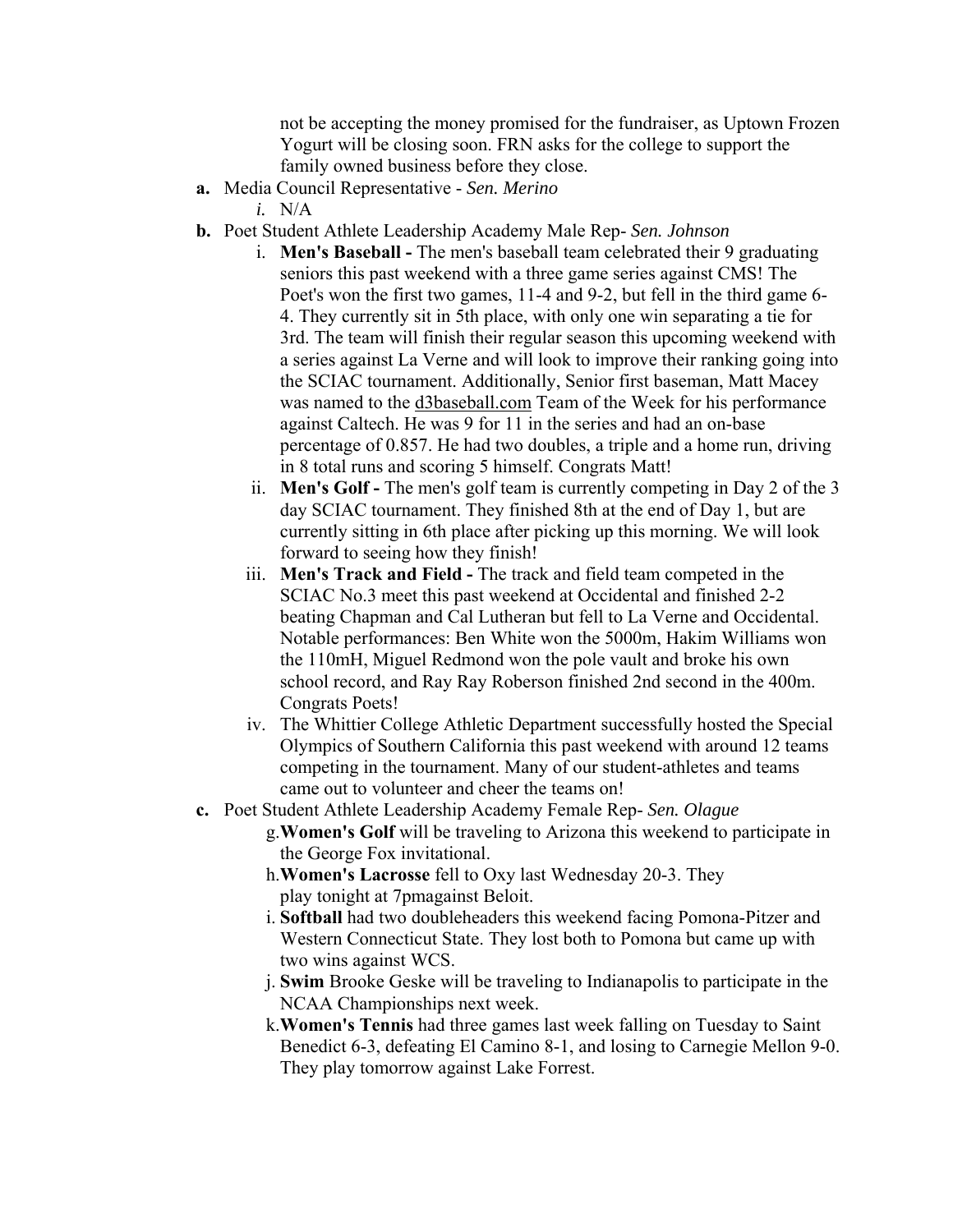- l. **Women's Water Polo** had three games last week. They beat Villanova 13-11 in an exciting overtime victory. They faced a tough loss to La Verne falling 10-6, and defeated Chapman 13-10. Tomorrow they continue SCIAC play against Oxy and face Redlands on Thursday.
- m. **Track and Field** had an amazing weekend as they participated in the Occidental Distance Carnival. Jessica Iribe and Julissa Tobias broke records. Iribe placed 36:12.80 to finish as the top women's collegiate runner and the new school record holder for the Poets. Tobias broke her PR and is 3rd all-time. Freshman Caitlyn Greenup broke her PR and sits 2nd all time. SCIAC No. 2 will be on March 31st at home, the first time in 10 years at the college campus!!
- **d.** Inter-Society Council Male Rep- *Sen. Lira*
	- i. Lancers: We have an academic event coming up this Friday, the 27th, from 4:30-5:15 at the Dezember house. It's an informative event on credit. (Keep eye out for banner!)
- **e.** Inter-Society Council Female Rep- *Sen. Bang-Guerin*
	- i. Palmers: We have a fundraiser at Chipotle this Tuesday, the 24th
	- ii. Ionians: Our academic event on women in the workforce is going on in SLC 204, 4/25/18!
	- iii. Sachsens: Psychedelic Circus is April 28th, if you volunteer you can count it as charity hours.
	- iv. There'll be 3 shifts. For anyone interested in participating in these shifts, please contact Carrie Dunn at 661-993-6258 Friday, 3-5 Saturday, 10-3 Saturday, 3-7 Thalians: Still doing April Showers. We have an academic event on Thursday, 10-1 where you can write to soldiers.

# **III. Committee Reports**

- **a.** Administrative –*Vice President Monreal*
	- a. Nothing to report.
- **b.** Budget- *Treasurer Conlon*
	- a.We funded two events. \$150 for the BSAD start-up request and \$385 for an event hosted by the BSAD Club on May 1st.
- **c.** Campus Relations- *Director Joachim*

a. Did not meet. Will be attending to inventory of closet in Senate office.

**d.** Elections- *Secretary Martin*

a. This year's Senate Elections turnout was more than triple that of last years. Great job Poets!

**e.** Program Board – *Director Zonni*

a.Chair Applications will go out this week--keep an eye out for an email! b.We are having a Coffee Break destress event on May 3, mark your

- calendars and we can't wait to see you there!
- **f.** Advocacy- *President Scurr*

a.Present: Sen. Gonzalez, Dir. Joachim

b.Made recommended changes to bill in preparation of its second reading tonight. Also, Dean Perez has officially confirmed \$1,000 will be offered from the Dean of Students to help pay for menstrual care product machine dispensers each year.